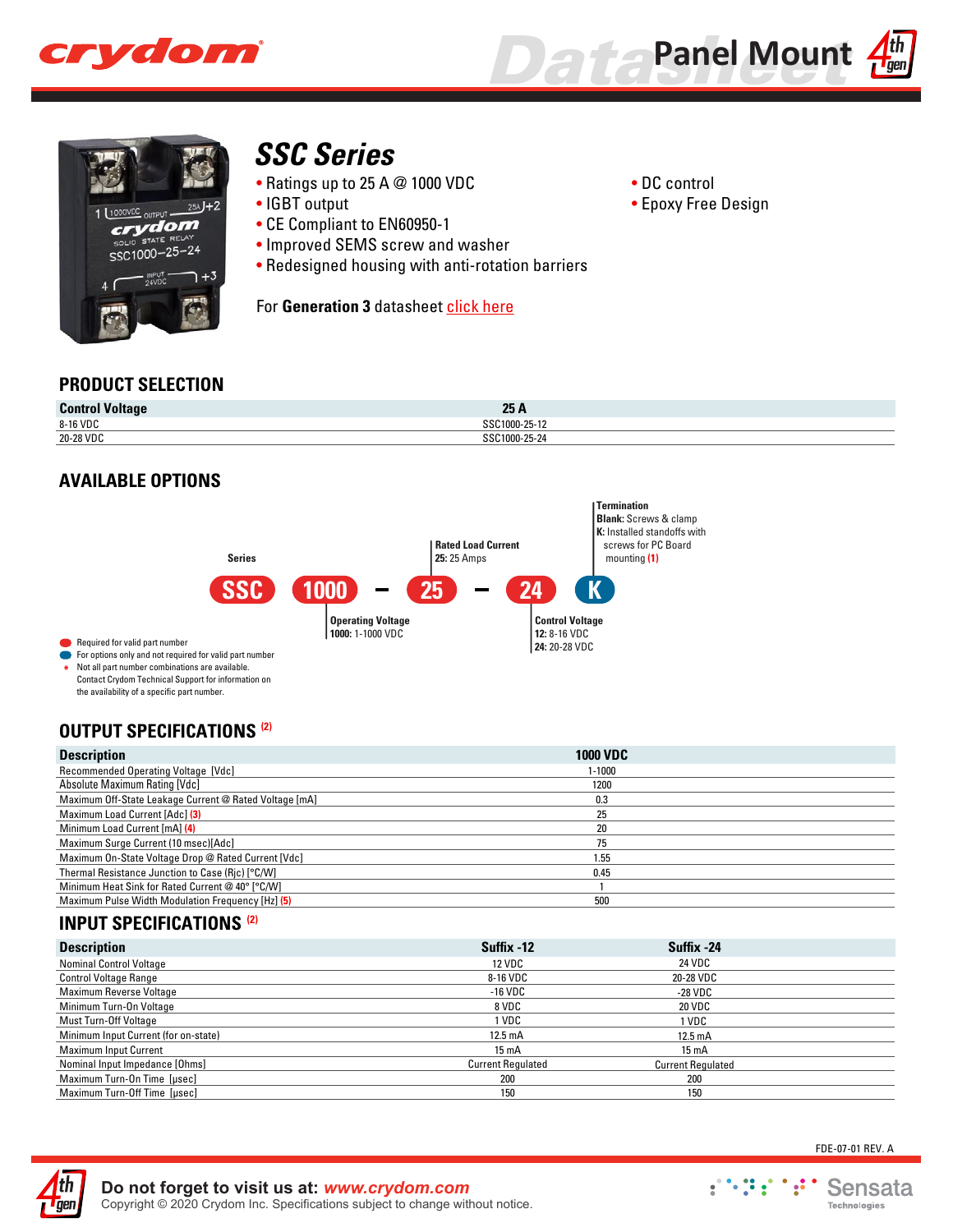



#### **GENERAL SPECIFICATIONS (2)**

| <b>Description</b>                                                | <b>Parameters</b>              |
|-------------------------------------------------------------------|--------------------------------|
| Dielectric Strength, Input/Output/Base (50/60Hz)                  | 3750 Vrms                      |
| Minimum Insulation Resistance (@ 500 VDC)                         | $109$ Ohm                      |
| Maximum Capacitance, Input/Output                                 | 8 pF                           |
| Ambient Operating Temperature Range (6)                           | -40 to $100^{\circ}$ C         |
| Ambient Storage Temperature Range                                 | -40 to 125 $^{\circ}$ C        |
| Weight (typical)                                                  | $2.88$ oz $(81.53q)$           |
| <b>Housing Material</b>                                           | <b>UL94 V-0</b>                |
| <b>Baseplate Material</b>                                         | Aluminum                       |
| Input Terminal Screw Torque Range (in-Ib/Nm)                      | $13 - 15/1.5 - 1.7$            |
| Load Terminal Screw Torque Range (in-lb/Nm)                       | 18-20 / 2.0-2.2                |
| SSR Mounting Screw Torque Range (in-lb/Nm)                        | $18 - 20 / 2.0 - 2.2$          |
| Input/Load Terminal Screw Torque Range (in-lb/Nm) (1)             | w/"K" option 8-10 / 0.9-1.13   |
| Input/Output Terminal Screw Thread Size                           | #6-32 UNC / #8-32 UNC          |
| Humidity per IEC60068-2-78                                        | 93% non-condensing             |
| MTBF (Mean Time Between Failures) at 40°C ambient temperature (7) | 21,395,130 hours (2,441 years) |
| MTBF (Mean Time Between Failures) at 60°C ambient temperature (7) | 11,545,504 hours (1,317 years) |

#### **WIRING DIAGRAM**

\* Inductive loads must be diode suppresed.



| <b>Recommended Wire Sizes</b> |                                                         |                                          |  |  |  |
|-------------------------------|---------------------------------------------------------|------------------------------------------|--|--|--|
| <b>Terminals</b>              | <b>Wire Size</b><br>(Solid / Stranded)                  | <b>Wire Pull-Out</b><br>Strength (Ib)[N] |  |  |  |
|                               | 24 AWG (0.2 mm <sup>2</sup> ) / 0.2 [minimum]           | 10 [44.5]                                |  |  |  |
| Input                         | 2 x 12 AWG (3.3 mm <sup>2</sup> ) / 3.3 [maximum]       | 90[400]                                  |  |  |  |
|                               | 20 AWG (0.5 mm <sup>2</sup> ) / 0.518 [minimum]         | 30 [133]                                 |  |  |  |
| <b>Output</b>                 | 2 x 10 AWG (5.3 mm <sup>2</sup> ) / 5.3                 | 110 [490]                                |  |  |  |
|                               | $2 \times 8$ AWG (8.4 mm <sup>2</sup> ) / 8.4 [maximum] | 90[400]                                  |  |  |  |

# **EQUIVALENT CIRCUIT BLOCK DIAGRAMS**





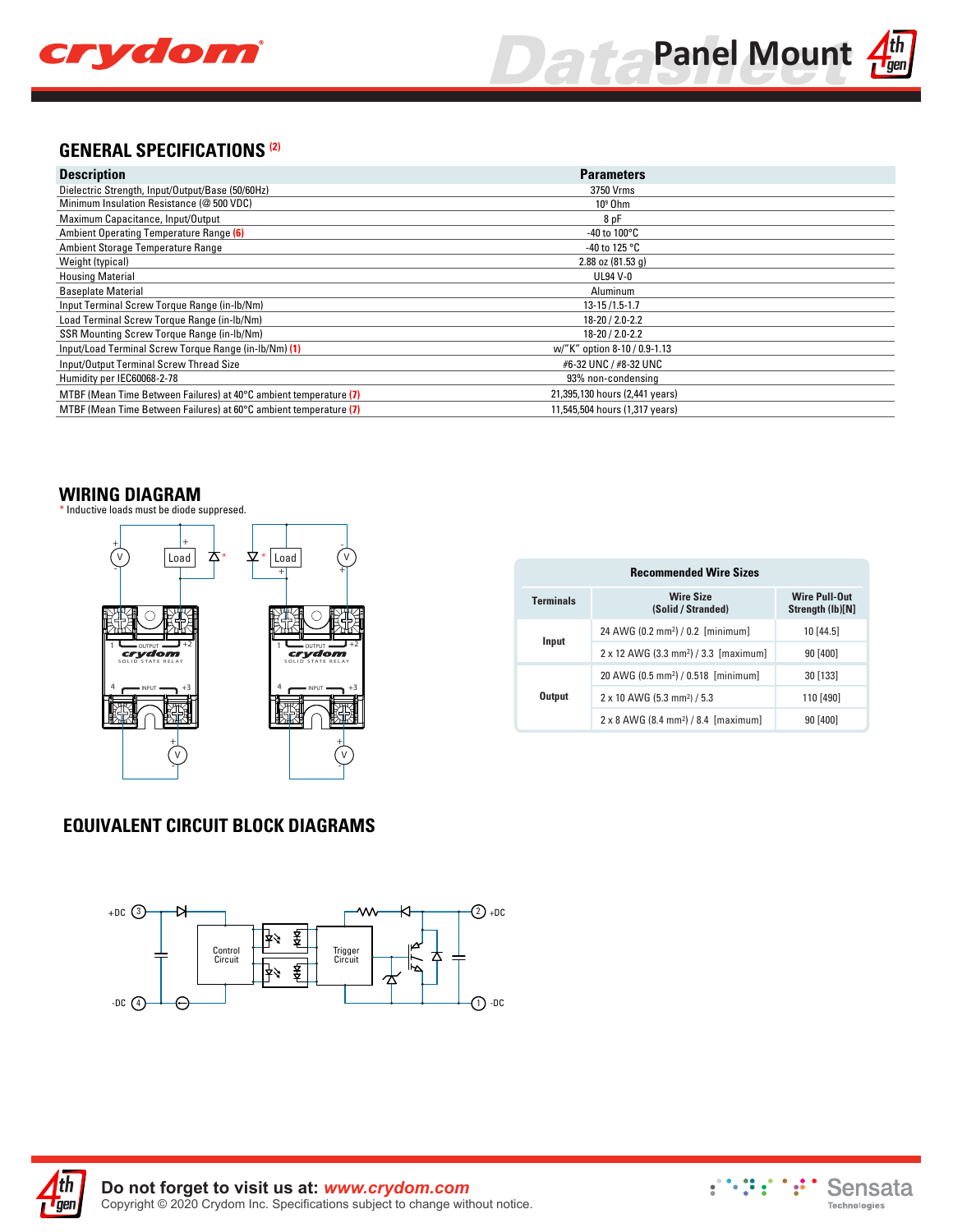



#### **MECHANICAL SPECIFICATIONS (2)**

Tolerances: ±0.02 in / 0.5 mm All dimensions are in: inches [millimeters]



#### **(1) Hex Standoff Termination ("K" Option)**



# **GENERAL NOTES**

**(1)** All parameters at Tc=25°C unless otherwise specified.

**(2)** Heat sinking required, see derating curves.

**(3)** Low current loads and high ambient temperature can affect turn-on time.

**(4)** 8VDC minimum control voltage. Resistive loads only. Consider switching losses; at maximum frequency reduce to 75% output current.

**(5)** Decrease maximum control voltage 1.35 V/°C above 80°C ambient temperature.

**(6)** Option "K" is designed and tested for use with printed circuit boards or ring/fork terminals having a thickness between 0.031 and 0.093 inches (0.79 to 2.36 mm).

**(7)** All parameters at 50% power rating and 100% duty cycle (contact Crydom tech support for detailed report).

For additional information or specific questions, contact Crydom Technical Support.

--- Single Pulse (i) - Duty Factor (10%) (ii) - Duty Factor (20%) (ii) - Duty Factor (50%) (ii)

## **SURGE CURRENT INFORMATION**



#### **THERMAL DERATE INFORMATION**





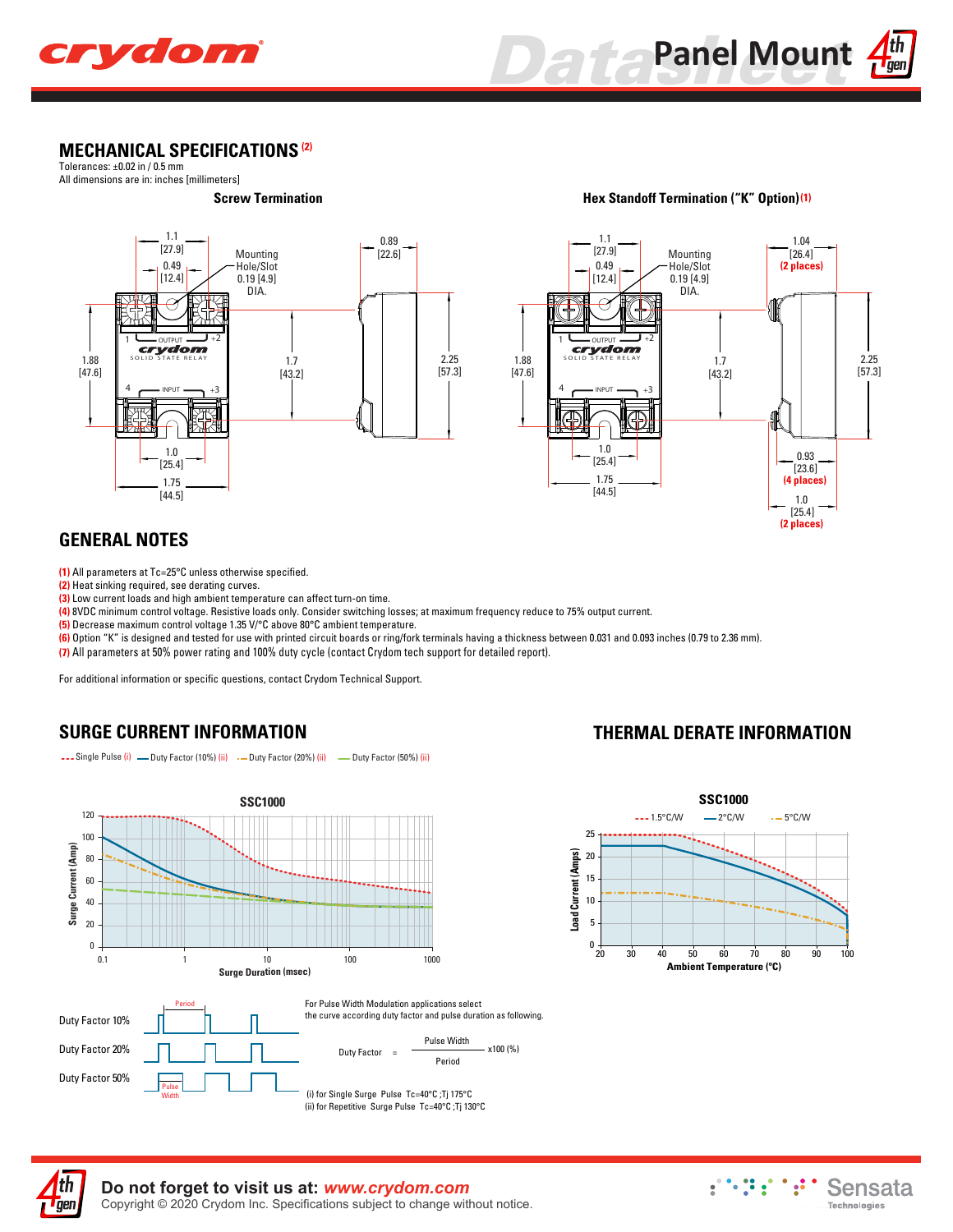



#### **AGENCY APPROVALS**

EN60950-1: Meets the requirements of sections1.5: 1,7: 2.9: 2.10.5.3: 4.2: 4.5: 4.7: IEC 61000-4-2 Electrostatic Discharge Level 3 IEC 61000-4-4 Electrically Fast Transients Level 3 IEC 61000-4-5 Electrical Surges Level 3 Vibration Resistance: IEC 60068-2-6 : Amplitude Range 10-55 Hz, Displacement 0.75mm Shock Resistance: IEC 60068-2-27 : Peak Acceleration 15g, Duration11msec

 $\mathbf{c}$   $\mathbf{W}_{\text{US E116950}}$   $\mathbf{C}$   $\mathbf{C}$ 

SSC Series has Environmental Product declarations type III conforming to ISO 14025.

#### **ACCESORIES**

**T**gen

#### **Recommended Accessories** *New Accessories! Protective Cover & Hardware Kits* D **Protective Cover Cover Hardware Heat Sink Thermal Resistance Lug Terminal Thermal Pad** Part number: KS101 **Part No. Kit [ºC/W]** Clear plastic cover compatible with all new 5.0 KS101 HK1 HS501DR TRM1 HSP-1 S1 designs. Safety covers provide added protection from electric shock when 3.0 HK4 HS301 / HS301DR TRM6 HSP-2 installing or checking equipment. HS251 2.5 2.0 HS201 / HS201DR 2.0 HS202 / HS202DR **Hardware Kit** Part number: HK4 HS172 1.7 Bag with 2 square brass accessories and 2 HS151 / HS151DR 1.5 screw 8-32 x 5/8 for output. Used to mount TMR1 lug terminals. HS122 / HS122DR 1.2 HS103 / HS103DR 1.0 HS101 1.0 HS073 0.7 0.7 HS072 HS053 0.5

HS033 HS023 0.36 0.25

> Rev. 100520 ECN#20981

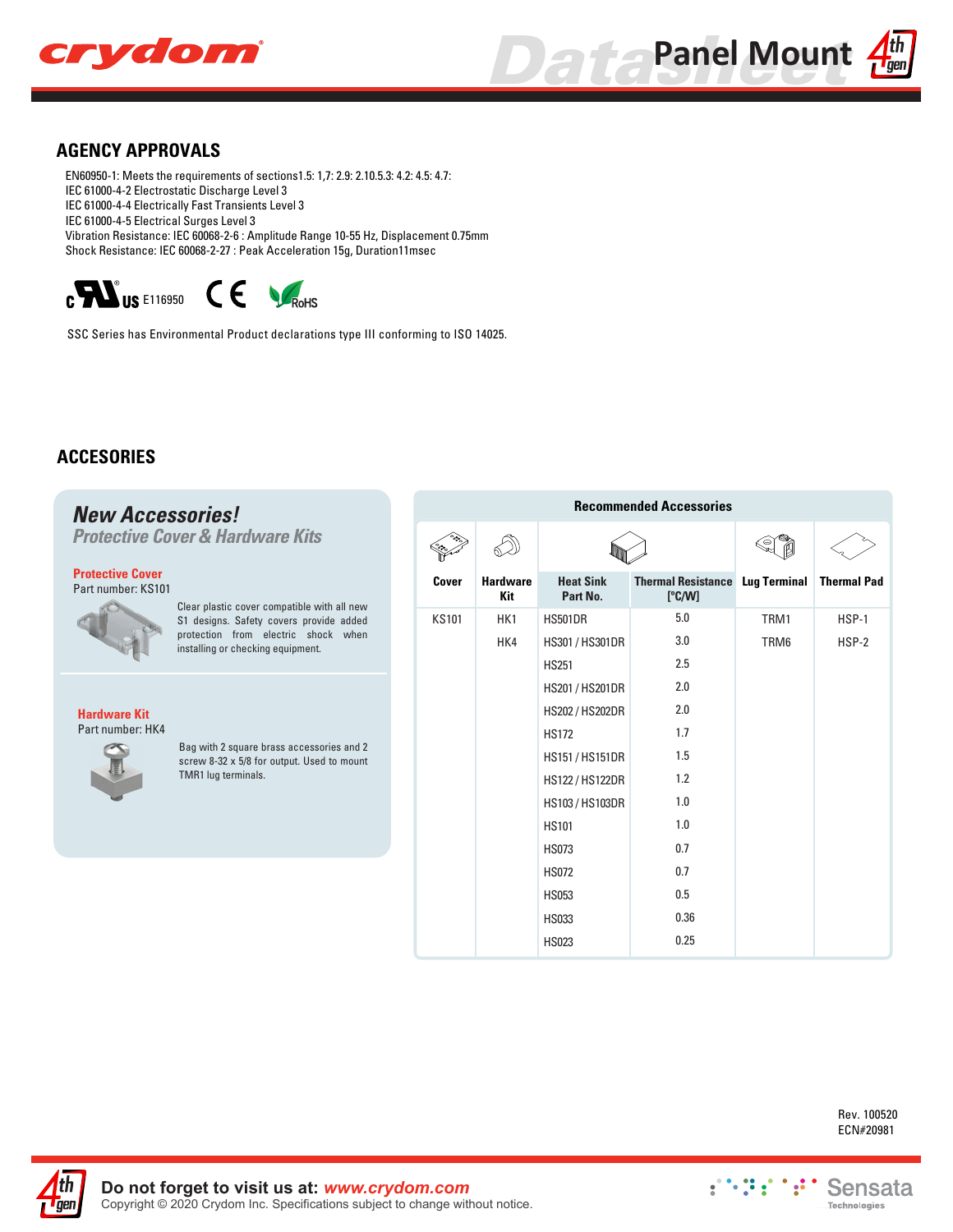

|  | ı. |
|--|----|
|  | PП |
|  |    |

| 4                                                                                                                                                                                                                                                                                                                                                                         |                                                                                                                                                                                                                                                                                                                                                                                                                          |                                                                                                                                                                                                                                                                                                                                                                                                                                         | DANGER / PELIGRO / DANGER /GEFAHR / PERICOLO / 危险                                                                                                                                                                                                                                                                                                                                                                                                                      |                                                                                                                                                                                                                                                                                                                                                                                                                         |                                                                                                                                                                                                                      |  |
|---------------------------------------------------------------------------------------------------------------------------------------------------------------------------------------------------------------------------------------------------------------------------------------------------------------------------------------------------------------------------|--------------------------------------------------------------------------------------------------------------------------------------------------------------------------------------------------------------------------------------------------------------------------------------------------------------------------------------------------------------------------------------------------------------------------|-----------------------------------------------------------------------------------------------------------------------------------------------------------------------------------------------------------------------------------------------------------------------------------------------------------------------------------------------------------------------------------------------------------------------------------------|------------------------------------------------------------------------------------------------------------------------------------------------------------------------------------------------------------------------------------------------------------------------------------------------------------------------------------------------------------------------------------------------------------------------------------------------------------------------|-------------------------------------------------------------------------------------------------------------------------------------------------------------------------------------------------------------------------------------------------------------------------------------------------------------------------------------------------------------------------------------------------------------------------|----------------------------------------------------------------------------------------------------------------------------------------------------------------------------------------------------------------------|--|
| <b>HAZARD OF</b><br><b>ELECTRIC</b><br>SHOCK,<br><b>EXPLOSION,</b><br>OR ARC FLASH.<br>• Disconnect all<br>power before<br>installing or<br>working with<br>this equipment.<br>• Verify all<br>connections<br>and replace all<br>covers before<br>turning on<br>power.<br><b>Failure to follow</b><br>these<br>instructions will<br>result in death<br>or serious injury. | <b>RIESGO DE</b><br><b>DESCARGA</b><br><b>ELECTRICA O</b><br><b>EXPLOSION.</b><br>• Desconectar<br>todos los<br>suministros de<br>energia a este<br>equipo antes<br>de trabajar<br>con este equipo.<br>• Verificar todas<br>las conexiones<br>y colocar todas<br>las tapas antes<br>de energizer<br>el equipo.<br>EI<br>incumplimiento<br>de estas<br>instrucciones<br>puede provocar<br>la muerte o<br>lesiones serias. | <b>RISQUE DE</b><br><b>DESCHARGE</b><br><b>ELECTRIQUE</b><br><b>OU EXPLOSION</b><br>$\bullet$ Eteindre<br>toutes les<br>sources<br>d'énergie de<br>cet appareil<br>avant de<br>travailler<br>dessus de cet<br>appareil<br>• Vérifier tous<br>connections, et<br>remettre tous<br>couverts en<br>olace avant de<br>mettre sous<br>De non-suivi de<br>ces instructions<br>provoquera la<br>mort ou des<br>lésions sérieuses<br>sérieuses. | <b>GEFAHR EINES</b><br><b>ELEKTRISCHE</b><br><b>N SCHLAGES</b><br><b>ODER EINER</b><br><b>EXPLOSION.</b><br>• Stellen Sie<br>jeglichen<br>Strom ab, der<br>dieses Gerät<br>versorgt, bevor<br>Sie an dem<br>Gerät Arbeiten<br>durchführen<br>• Vor dem<br>Drehen auf<br>Energie alle<br>Anschlüsse<br>überprüfen<br>und alle<br>Abdeckungen<br>ersetzen.<br>Unterlassung<br>dieser<br>Anweisungen<br>können zum<br>Tode oder zu<br>schweren<br>Verletzungen<br>führen. | <b>RISCHIO DI</b><br><b>SCOSSA</b><br><b>ELETTRICA O</b><br><b>DELL'ESPLOSIONE.</b><br>• Spenga tutta<br>l'alimentazione<br>che fornisce<br>questa<br>apparecchiatura<br>prima di lavorare<br>a questa<br>apparecchiatura<br>• Verificare tutti<br>i collegamenti<br>e sostituire<br>tutte le coperture<br>prima<br>dell'accensione<br>L'omissione di<br>queste istruzioni<br>provocherà la<br>morte o<br>lesioni serie | 存在电击、<br>爆炸或电弧<br>闪烁危险<br>• 在操作此设<br>备之前请先<br>关闭电源。<br>若不遵守这些说明,<br>可能会导致严重的<br>人身伤害甚至死亡。                                                                                                                            |  |
|                                                                                                                                                                                                                                                                                                                                                                           |                                                                                                                                                                                                                                                                                                                                                                                                                          |                                                                                                                                                                                                                                                                                                                                                                                                                                         |                                                                                                                                                                                                                                                                                                                                                                                                                                                                        | WARNING / AVERTISSEMENT / WARNUNG /ADVERTENCIA / AVVERTENZA / 警告                                                                                                                                                                                                                                                                                                                                                        |                                                                                                                                                                                                                      |  |
| <b>RISK OF MATERIAL DAMAGE AND HOT</b><br><b>ENCLOSURE</b>                                                                                                                                                                                                                                                                                                                |                                                                                                                                                                                                                                                                                                                                                                                                                          | <b>RISQUE DE DOMMAGE MATERIEL ET DE</b><br><b>SURCHAUFFE DU BOITIER</b>                                                                                                                                                                                                                                                                                                                                                                 |                                                                                                                                                                                                                                                                                                                                                                                                                                                                        |                                                                                                                                                                                                                                                                                                                                                                                                                         | <b>GEFAHR VON MATERIALSCHÄDEN UND</b><br><b>GEHÄUSEERHITZUNG</b>                                                                                                                                                     |  |
| • The product's side panels may be hot, allow<br>the product to cool before touching.<br>• Follow proper mounting instructions including<br>torque values.<br>. Do not allow liquids or foreign objects to enter<br>this product.                                                                                                                                         |                                                                                                                                                                                                                                                                                                                                                                                                                          | • Les panneaux latéraux du produit peuvent être<br>chauds. Laisser le produit refroidir avant de le<br>toucher.<br>• Respecter les consignes de montage, et<br>notamment les couples de serrage.<br>• Ne pas laisser pénétrer de liquide ni de corps<br>étrangers à l'intérieur du produit.                                                                                                                                             |                                                                                                                                                                                                                                                                                                                                                                                                                                                                        |                                                                                                                                                                                                                                                                                                                                                                                                                         | • Die Seitenwände können heiß sein. Lassen Sie<br>das Produkt abkühlen, bevor Sie es berühren.<br>· Beachten Sie die Montageanweisungen,<br>• Führen Sie keine Flüssigkeiten oder<br>Fremdkörper in das Produkt ein. |  |
| Le non-respect de cette directive peut entraîner,<br>Die Nichtbeachtung dieser Anweisung kann<br>Failure to follow these instructions can result in<br>des lésions corporelles graves ou des<br>Körperverletzung oder Materialschäden<br>serious injury, or equipment damage.<br>dommages matériels.<br>zur Folge haben.                                                  |                                                                                                                                                                                                                                                                                                                                                                                                                          |                                                                                                                                                                                                                                                                                                                                                                                                                                         |                                                                                                                                                                                                                                                                                                                                                                                                                                                                        |                                                                                                                                                                                                                                                                                                                                                                                                                         |                                                                                                                                                                                                                      |  |

**La mancata osservanza di questa precauzione può causare gravi rischi per l'incolumità personale o** 

**RISCHIO DI DANNI MATERIALI E D'INVOLUCRO** 

**•** I pannelli laterali dell'apparecchio possono scottare; lasciar quindi raffreddare il prodotto

**•** Seguire le istruzioni di montaggio corrette. **•** Non far entrare liquidi o oggetti estranei in questo

**danni alle apparecchiature.**

**CALDO**

prima di toccarlo.

apparecchio.

#### **RIESGO DE DAÑOS MATERIALES Y DE SOBRECALENTAMIENTO DE LA UNIDAD**

- **•** Los paneles laterales del producto pueden estar calientes. Esperar que el producto se enfríe antes de tocarlo.
- **•** Respetar las instrucciones de montaje, y en particular los pares de apretado.
- **•** No dejar que penetren líquidos o cuerpos extraños en el producto.

**Si no se respetan estas precauciones pueden producirse graves lesiones, daños materiales.** **zur Folge haben.**

#### 材料损坏和高温外壳的危险性

- 产品的一侧面板可能很热,在其冷却前请 不要触碰。
- 遵照正确的安装说明,包括扭矩值。 • 请勿让液体及其他异物进入本产品。

如不能正确执行这些操作说明, 极有可能造成严重人体伤害或者设备的损坏。